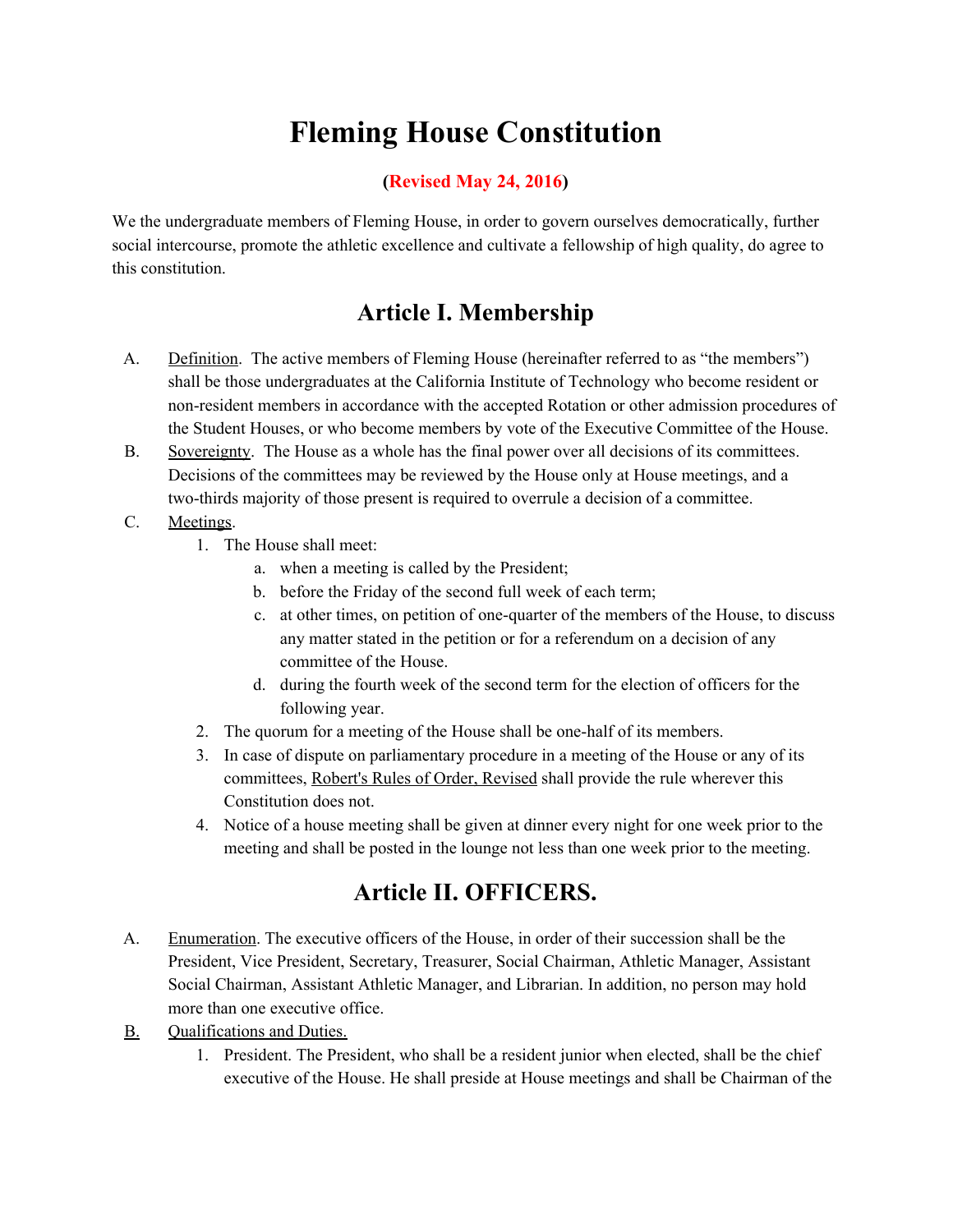Executive Committee, but shall have no vote except in case of tie. He shall represent the House on the Inter-House Committee.

- 2. Vice President. The Vice President shall assume the duties of the President in the event of the President's absence. He shall receive complaints and suggestions from members of the House, and shall be responsible for their proper consideration. He shall be responsible for maintaining the House's relations with Associates, for bringing guests to the House, and for seeing that guests of the House are suitably entertained. He shall be responsible, with the assistance of the Upper Class Counselors, for the reporting of damages in the House.
- 3. Secretary. The Secretary shall record the minutes of all meetings of the House, and of its subcommittees, and shall post for the information of the House an account of the meetings of the Executive Committee including a summary of the discussion and a record of the voting of each member of the Executive Committee on each motion affecting House policy. He shall carry on House correspondence and shall be responsible for the preservation of House records. He shall be responsible for conducting room picks.
- 4. Treasurer. The Treasurer shall be responsible to the House for all receipts and expenditures and shall maintain an adequate bookkeeping system.
- 5. Social Chairman and Assistant Social Chairman. The Social Chairman and Assistant Social Chairman, with the support of the Social Team, shall be in charge of the organization of all dances, parties, and other social functions.
- 6. Athletic Manager and Assistant Athletic Manager. The Athletic Manager and Assistant Athletic Manager, with the support of the Athletic Team, shall be in charge of the organization and participation in all Interhouse and intra-house athletic contests.
- 7. Librarian. The Librarian, who shall be a freshman when elected, shall be in charge of the House library and the House lounge, and any other duties as appointed by the Executive Committee.
- 8. Freshman Work Chairman. The Freshman Work Chairman shall be in charge of the organization of the freshmen members of the House for the performance of those tasks assigned to the freshmen. The Freshman Work Chairman shall be elected by his freshman peers during the Week of Initiation each year.
- C. Election.
	- 1. Nominations. Nominations for House offices shall be opened at dinner during the third week of second term. Any member of the House may make a nomination at any dinner after nominations are open until elections are held. Nominations may also be made from the floor during the election meeting.
	- 2. Enumeration. Elections shall occur in the order provided for in Article II, Section A. The President may also call for the election of any other House elected office at this time.
	- 3. The Vice President of the House, the House's representative on the Board of Control and the Resident Associate(s) the House shall count the ballots and submit the results to the President. If a conflict of interest arises, the order of succession stated in Article II, Section A, applies.
	- 4. In the event that no candidate receives a majority, the top two candidates for the office enter into a run-off election.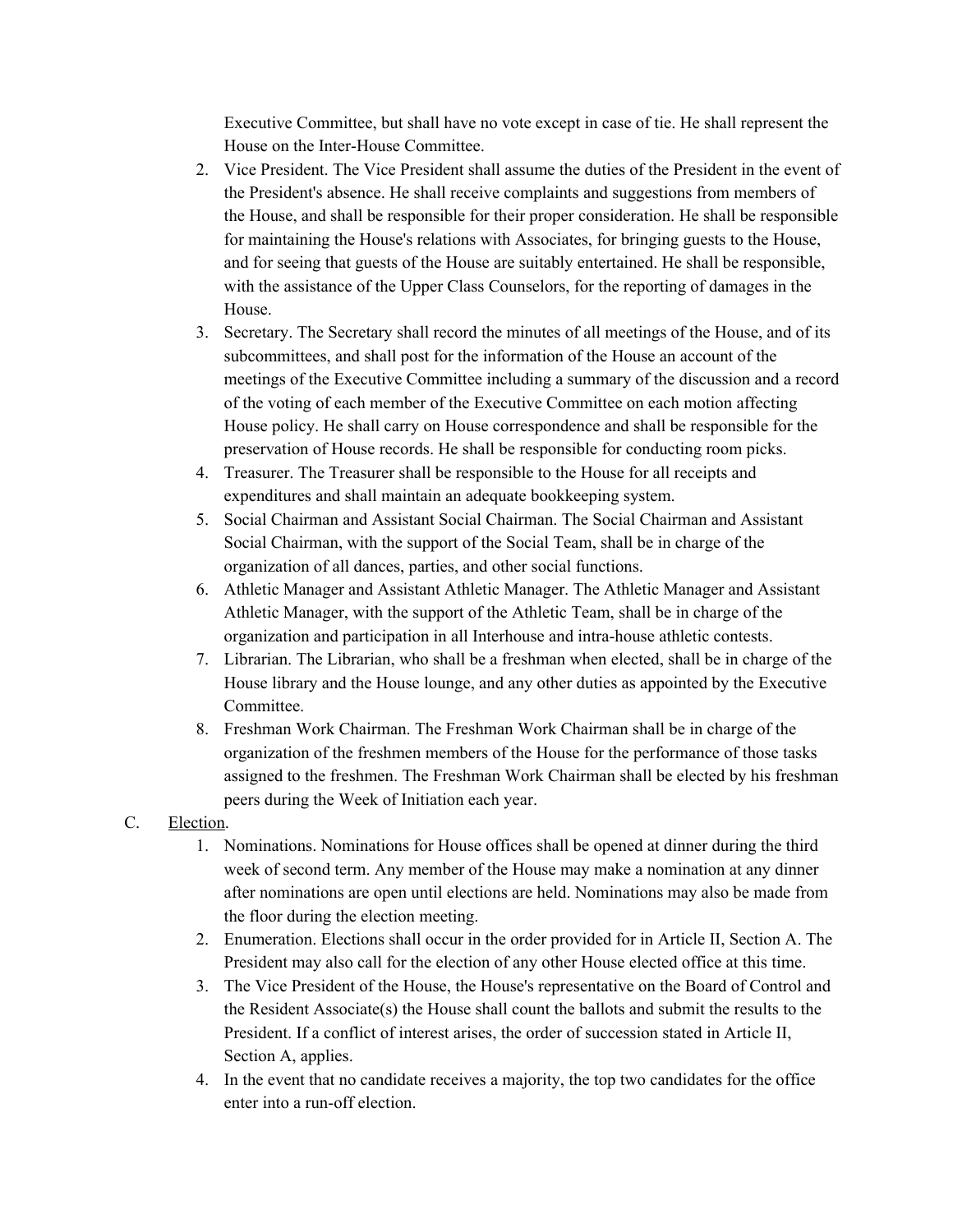D. Recall. An officer once elected may be recalled from office by a vote of two-thirds of the total membership of the House.

# **Article III. THE UPPER-CLASS COUNSELORS.**

- A. Constitution. The Upper-Class Counselors shall by interviewed and appointed by the Executive Committee prior to the card picks held during third term. Their term of office shall be the academic year; one shall take up residence in each of the six alleys of the House.
- B. Individual Powers and Duties. Each Upper-Class Counselor shall be responsible for maintaining order and a spirit of cooperation, and enforcing the rules and policies of the House, especially in his alley.
- C. (REPEALED by Resolution V) Off-campus Upper-Class Counselors. At the time when the Executive Committee appoints the Upper-Class Counselors to live in each of the six alleys of the House, an off-campus Upper-Class Counselor shall also be appointed to represent the off-campus members of Fleming House. This person must live off-campus during their term of office.

# **Article IV. EXECUTIVE COMMITTEE.**

- A. Constitution. The Executive Committee of the House shall consist of its executive officers and Upper Class Counselors. The Freshman Work Chairman shall sit on the Executive Committee until a Librarian is elected.
- B. Powers and Duties. The Executive Committee shall meet to formulate House rules and policies, plan House functions, and foster good interhouse and intrahouse relations.
- C. Meetings.
	- 1. The Executive Committee shall meet when called by the President or by petition of two-thirds of its members.
	- 2. A quorum for a meeting of the Executive Committee shall be two-thirds of its members.
	- 3. The Executive Committee shall have the power to adopt or repeal resolutions to the House Constitution by a two-thirds vote of its membership.
- D. Votes. Each member of the Executive Committee shall have one vote, except for the President, who shall vote only in the case of a tie.

# **Article V. MINOR OFFICES.**

The Executive Committee shall have the power to create minor offices by resolution when it deems necessary to do so. The Executive Committee shall decide whether the office shall be elected by the House or appointed by itself, as well as the incentives that are appropriate for the importance of the office.

# **Article VI. FINANCES.**

A. Dues. The dues of the House shall be the prevailing dues set by the administration and be due and payable by each member.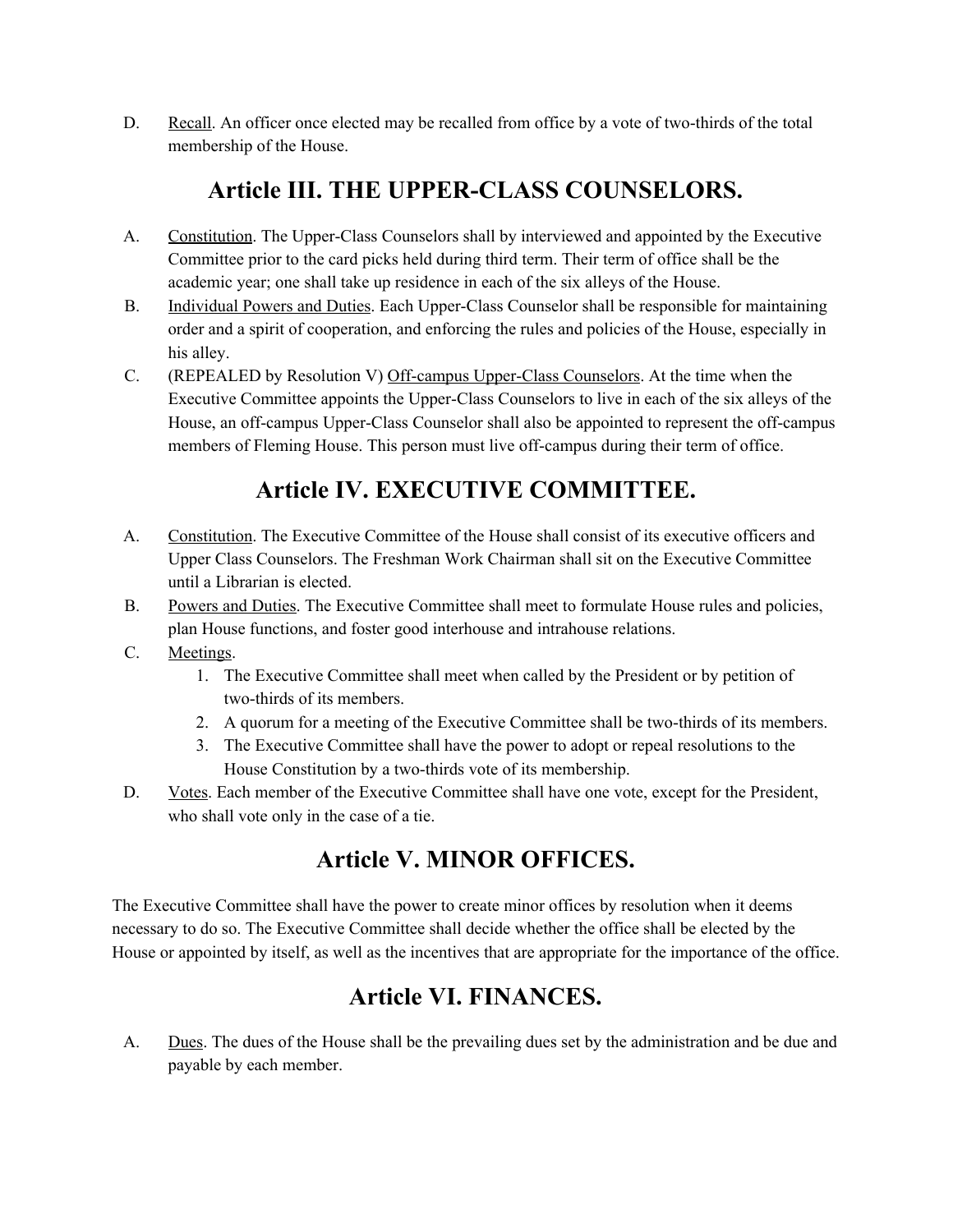B. Levies. Additional assessments may be levied, only by a two-thirds vote of those present at a meeting of the House.

### **Article VII. AMENDMENT.**

### **(REPEALED January 26, 2000)**

This Constitution may be amended only by a vote of two-thirds of the members of the House, the vote being taken two weeks after the proposed amendment is read to the members.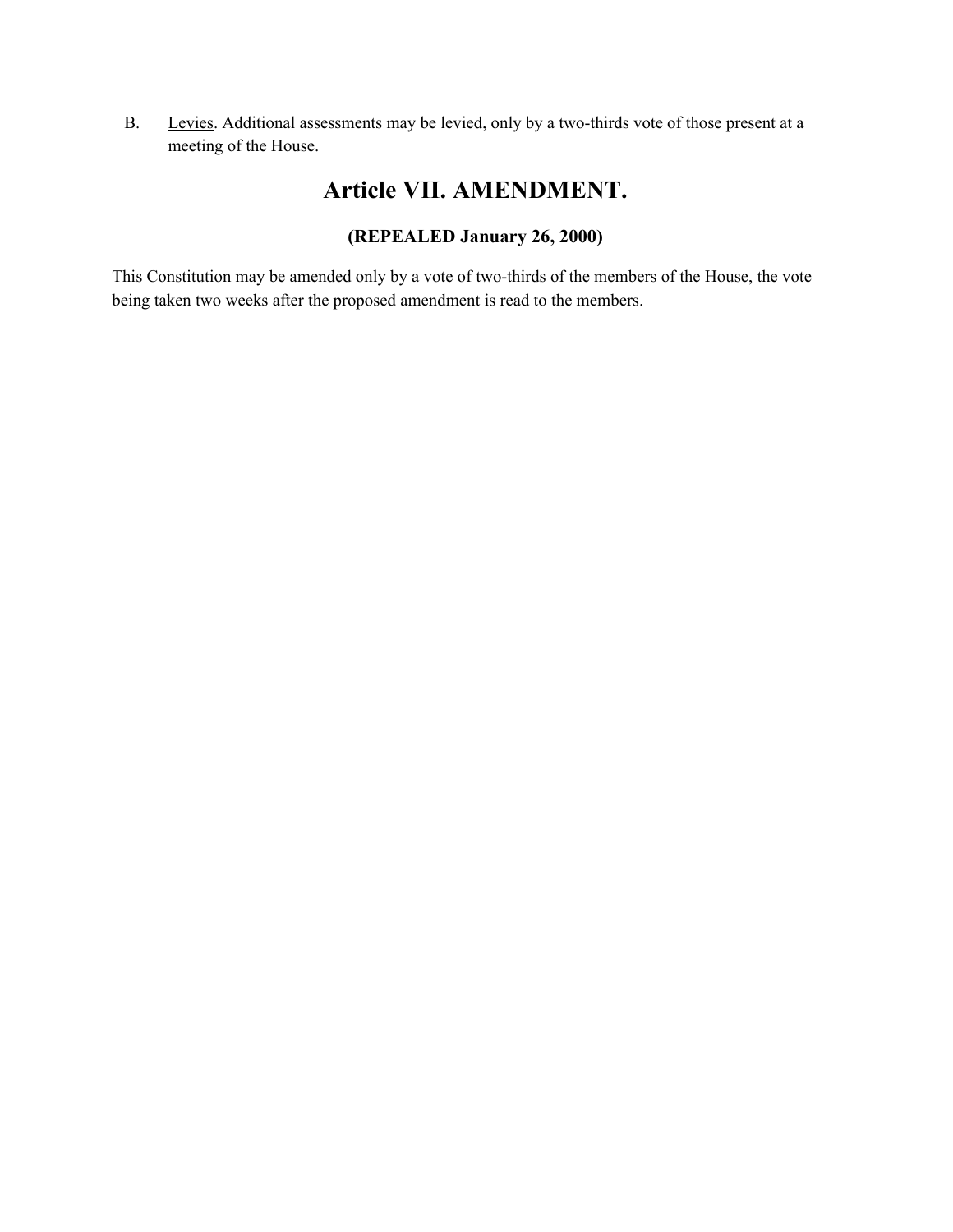## **Resolution I. ROOM PICK GUIDELINES**

### **(Adopted June 1,1992; Revised January 7,1993; Revised January 11,1993; Revised January 20, 2010; Revised January 23, 2011)**

- A. General Rules of Picking Order
	- 1. General Order:
		- a. President
		- b. Vice-President
		- c. Secretary
		- d. Treasurer
		- e. Social Chairman
		- f. Athletic Manager
		- g. Assistant Social Chairman
		- h. Assistant Athletic Manager
		- i. Upper-Class Counselors (by card picks and class rank) subgroup #1
		- j. Seniors
			- i. Senior officers subgroup #2
			- ii. class members subgroup #3
		- k. Juniors
			- i. Junior officers subgroup #4
			- ii. class members subgroup #5
		- l. Sophomores
			- i. Sophomore officers subgroup #6
			- ii. class members subgroup #7
		- m. Freshmen
			- i. Librarian
			- ii. Freshmen officers subgroup #8
			- iii. class members subgroup #9
	- 2. Definition of Order:
		- a. Room Pick order within a class group (or subgroup) is determined by the REVERSE of the Caltech Undergraduate Fall Housing Lottery rankings occurring during the third term for upperclassmen. For freshmen, the order within the class subgroups is determined by a card pick conducted at the start of first term (after Rotation).
		- b. Card pick order within each subgroup is bridge order (Spades, Hearts, Diamonds, Clubs), such that the ace of spades is the highest card in the deck, the ace of diamonds is the next highest, and the two of clubs is the lowest
		- c. Any student receiving a "late pick" in the Fall Housing Lottery, due to late application for the Lottery, or not participating in the Fall Housing Lottery will be placed at the bottom of the order at the time they contact the Secretary of the House.
		- d. Order Reversal: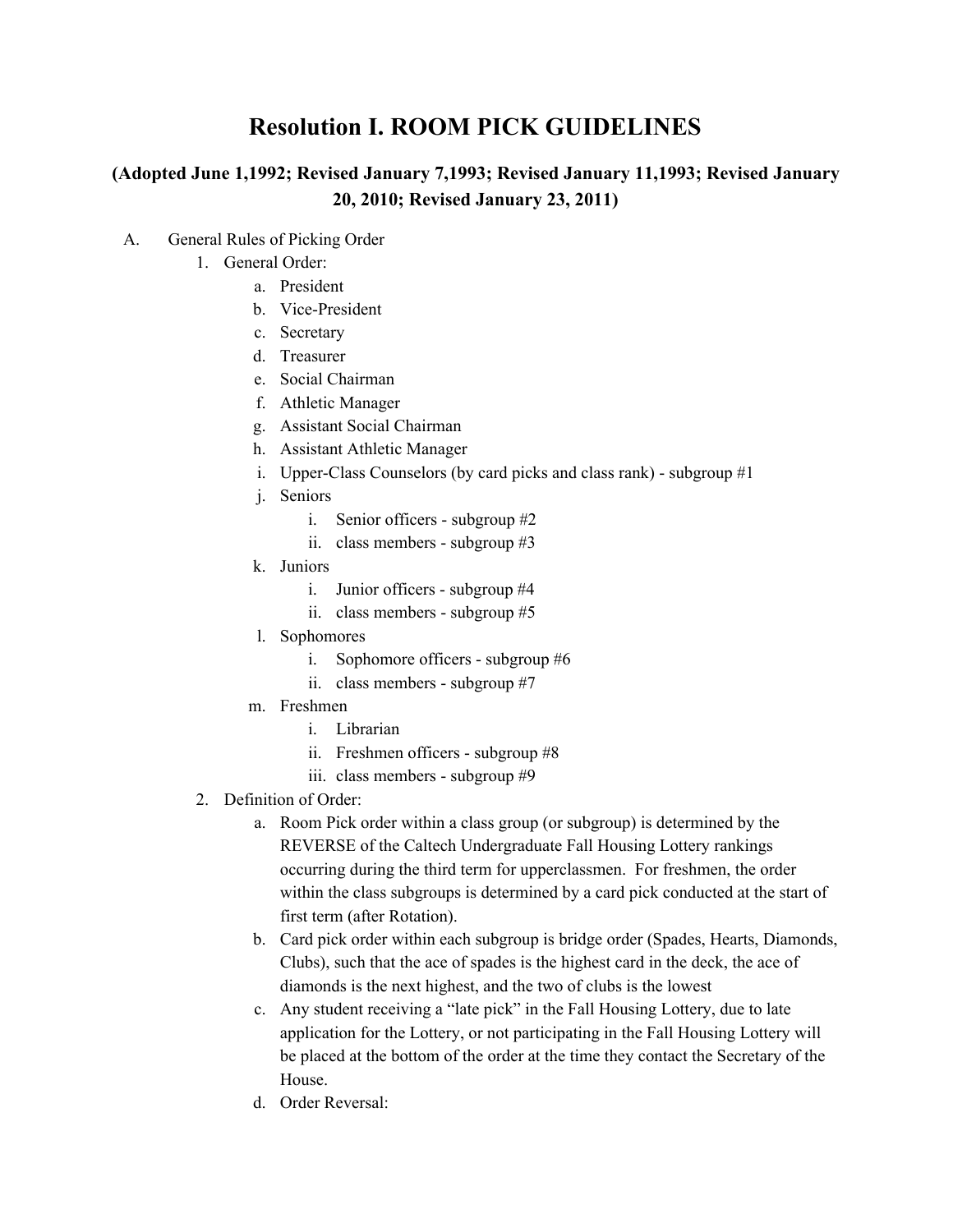- i. During the first and third terms, the picking order is as listed here.
- ii. During second term, all subgroups reverse their picking order, with the exception of the top eight officers.
- B. Specific Subgroup Picks.
	- 1. Freshmen: Freshmen pick cards at the first room pick held after Rotation. The Frosh are Ordered as detailed above.
	- 2. The Upper-Class Counselors:
		- a. Every Upper-Class Counselor must register for the Caltech Undergraduate Fall Housing Lottery, so that
			- i. the ranking between the Upper-Class Counselors can be determined
			- ii. in the event that a Upper-Class Counselor opts to pick a room out of his alley and therefore must pick as a member of his class, not as a Upper-Class Counselor, since that status is only valid within his own alley.
		- b. In subsequent room picks, the Upper-Class Counselor is not guaranteed a spot in his alley.
			- i. This may occur when a Upper-Class Counselor is in a double or a triple and loses a roommate(s).
			- ii. There are no lockouts for Upper-Class Counselors in their respective alleys. If there is no open room in his alley during the entire course of the room pick, then he must use his card pick and pick a room in the house as a member of his class. An Excomm Meeting will subsequently be held to find a new Upper-Class Counselor for this alley.
	- 3. Super Seniors are treated as Seniors and pick as such.
- C. Picks for Remaining Officers.

The following is a list of additional offices that one may hold (besides top eight and teams) to pick as an officer of one's class.

- 1. ASCIT Officers
	- a. InterHouse Committee Chairman
	- b. InterHouse Committee Secretary
	- c. House Officers
	- d. BOC Representative
- D. New Members.
	- 1. All new members of the House will be placed at the bottom of the picking order as soon as becoming a member. The new student will pick as a member of his class.
	- 2. Upper-class transfer students from other universities pick as freshman during the first room pick of the year, and then as members of their class for every subsequent room pick.
	- 3. New freshmen members are guaranteed on-campus spots upon availability. If they decline an available spot, they forfeit their guarantee and pick as a member of their class according to card picks.
- E. Third Term Lottery and Room Pick for the Following Year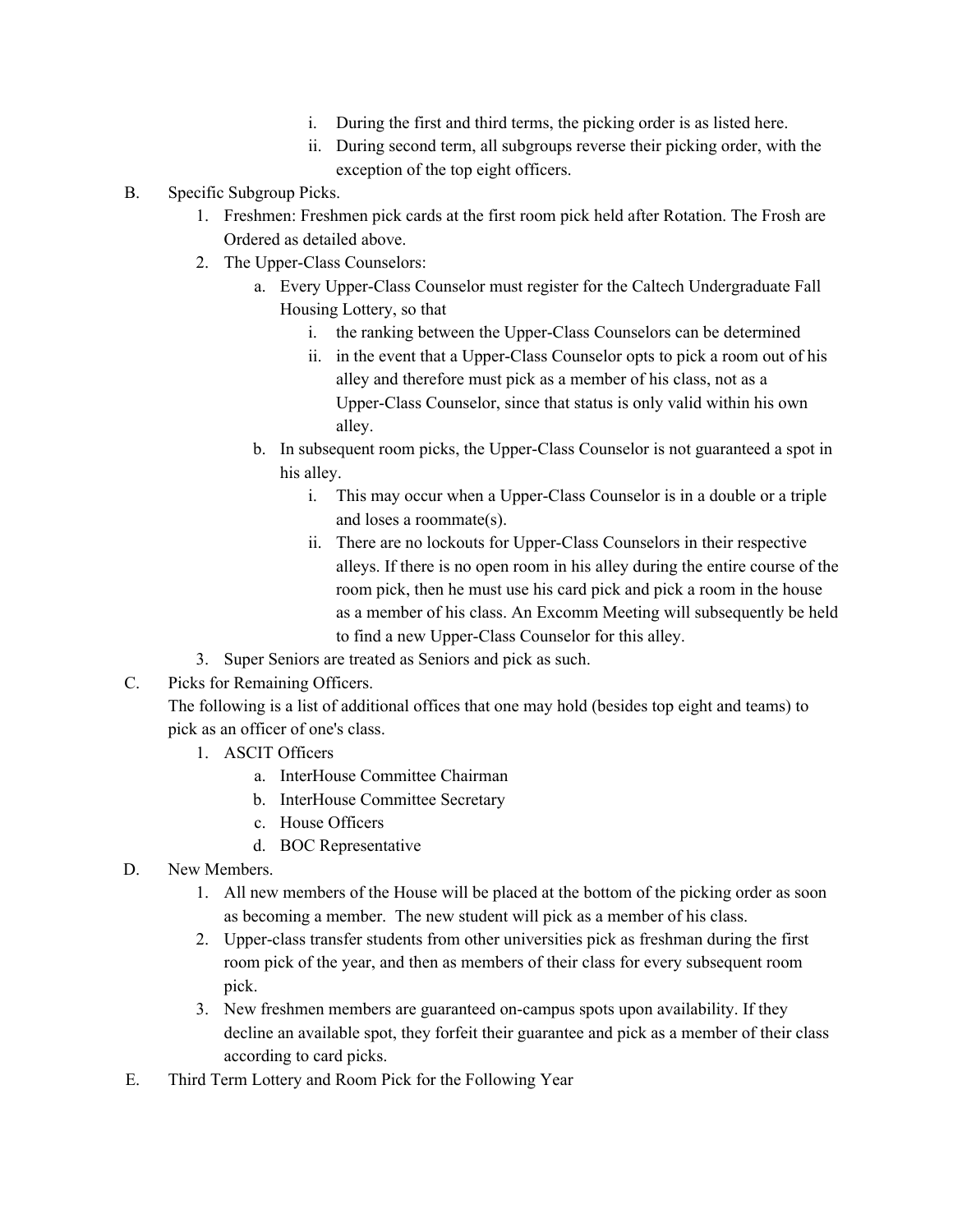- 1. During this room pick, all slots not set aside for the incoming students must be filled. If an upperclassman picks a double without a roommate, this spot will be filled during Rotation with a new student. There are no doubles-as-singles during this initial room assignment.
- 2. Since all freshman are guaranteed housing, and because of the way Rotation works for all new students, the House must make adequate room for these new students. Although many people voluntarily move off, it is usually necessary to use the Fall Housing Lottery results as a means to determine who can remain on campus. When the need arises to kick off students, it will be done proportionately, in such a way as to have the ratio of members remaining on-campus to those involuntarily moving off-campus in each class approximately equal between classes. When these people are kicked off, they are placed on the waiting list.
- 3. The Summer Waiting List:
	- a. The order of the waiting list shall be that of the Lottery results, with the exception that students involuntarily moving off-campus are ahead of those who voluntarily moved off-campus. When students are kicked off-campus, they are the beginning of the waiting list, with the upper-most classman with the highest pick at the top of the list, and then in descending order for each subsequent class. When someone moves off campus voluntarily, they are at the bottom of the waiting list, with the freshman at the very bottom.
- 4. Any upperclassman that wishes to take a double (or triple) with another upperclassman must choose his roommate from the group of students with high enough picks to remain on campus. That is, no student can pick a roommate that is slated to be kicked off campus due to a low pick.
- 5. A student which lives off-campus, whether it was initially voluntary or involuntary, has the same priority pick as on-campus students [when picking cards in third term] for the following year.

#### F. Open Spots.

- 1. Open spots occur when, during the course of the year, students move off-campus, leaving vacancies on-campus. All students pick within their subgroup with the pick from the third term room pick. When no students currently living off-campus opt to move on-campus, these vacancies become "open spots" and these open spots then allow for doubles to be picked as singles at the room picks. Also, no one may be forced off-campus in the middle of an academic year.
- 2. If there is a student who wishes to move on, the person holding a double-as-a-single with the lowest seniority in the lottery must take the roommate (assuming no parity problems). If there are multiple people with doubles-as-singles and multiple people moving on, the people with the most seniority that are being forced into accepting roommates get to choose their roommate, until the last person with a double-as-a-single gets the remaining person moving on-campus.
- 3. If a vacancy appears in a multiple room, at the subsequent room pick the remaining occupant(s) has first choice to take that room to full capacity before all other House members. This new roommate must be living on-campus at the time of the room pick.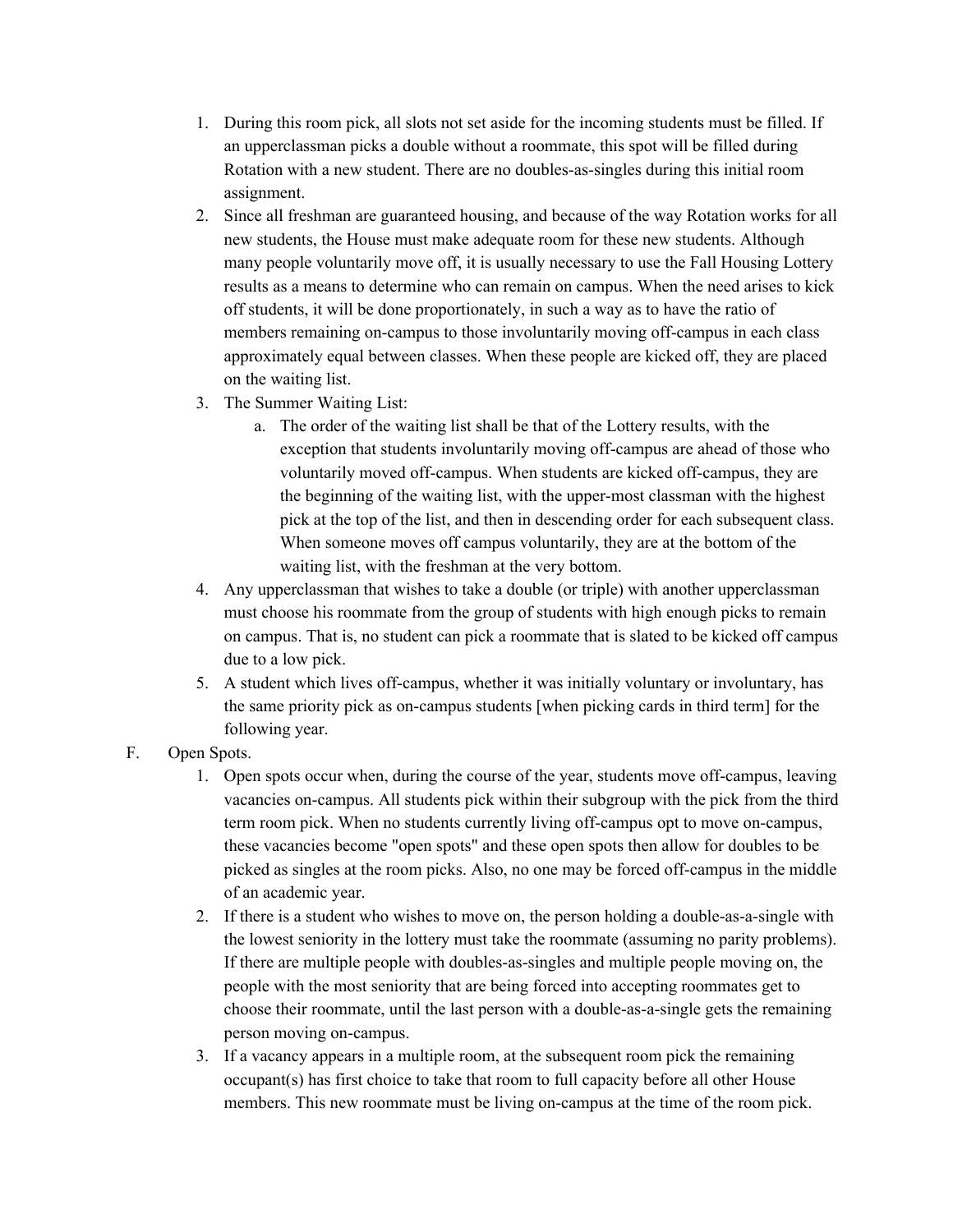- G. Off-Campus Affiliated Housing. (repealed by Resolution V)
	- 1. The off-campus affiliated housing is also known as the "off-campus alley."
	- 2. The off-campus alley also has its own card pick and can actually be thought of as its own "subgroup."
	- 3. Due to the limited number of spots in the off-campus alley, only the card pick (bridge order) and not the class rank will be taken into account.
		- a. The spots in the off-campus alley go to the top spots, not the top people and someone they pick for their roommate.
		- b. The exception to this occurs when parity problems may exist. Also,the card pick (and waiting list) for the off-campus alley reverse second term.
	- 4. The Off-Campus Upper-Class Counselor (OCUCC) is a representative for the Off-Campus Members of the House. Pursuant to his status as a UCC, the OCUCC has the first pick at the Off-Campus Alley. The OCUCC may decline to live at the Off-Campus Alley and sacrifice this pick.
- H. Students Returning from a Leave of Absence (LOA).
	- 1. Returning at the beginning of the academic year:
		- a. Any House member returning for the following academic year can be automatically entered into the room pick order by entering the Caltech Undergraduate Fall Housing Lottery. A proxy can be assigned to pick a room during the third term room pick.
		- b. The student picks with his class.
	- 2. Returning during the academic year:
		- a. Any House member returning from a LOA is placed at the bottom of his class on the waiting list of people involuntarily forced off-campus.
		- b. [Once the student is on-campus, he picks a card and is filed as a member of his class.]
- I. Miscellaneous Topics.
	- 1. Parity: Because both men and women live in Fleming House and since there are triple, double and single rooms, parity problems are important. No involuntary parity may exist in a double or triple in the House.
	- 2. Proxies: At any time when a proxy is used, this must be put into writing and signed by both the student and the proxy, and given to the Secretary in advance of the room pick.
	- 3. General Notes:
		- a. All open rooms are to be displayed.
		- b. Rooms are offered by subgroup (top eight, Upper-Class Counselor, Seniors, etc..)
		- c. Parity problems must be accounted for.
		- d. Open spots allow for doubles to go as singles so long as no one from off-campus wants to move on.
- J. Forfeiture of Guaranteed On-Campus Pick.
	- 1. Study Abroad: In the event that a student elected to an office that carries a guaranteed room pick chooses to study abroad for a term during the tenure of that office, the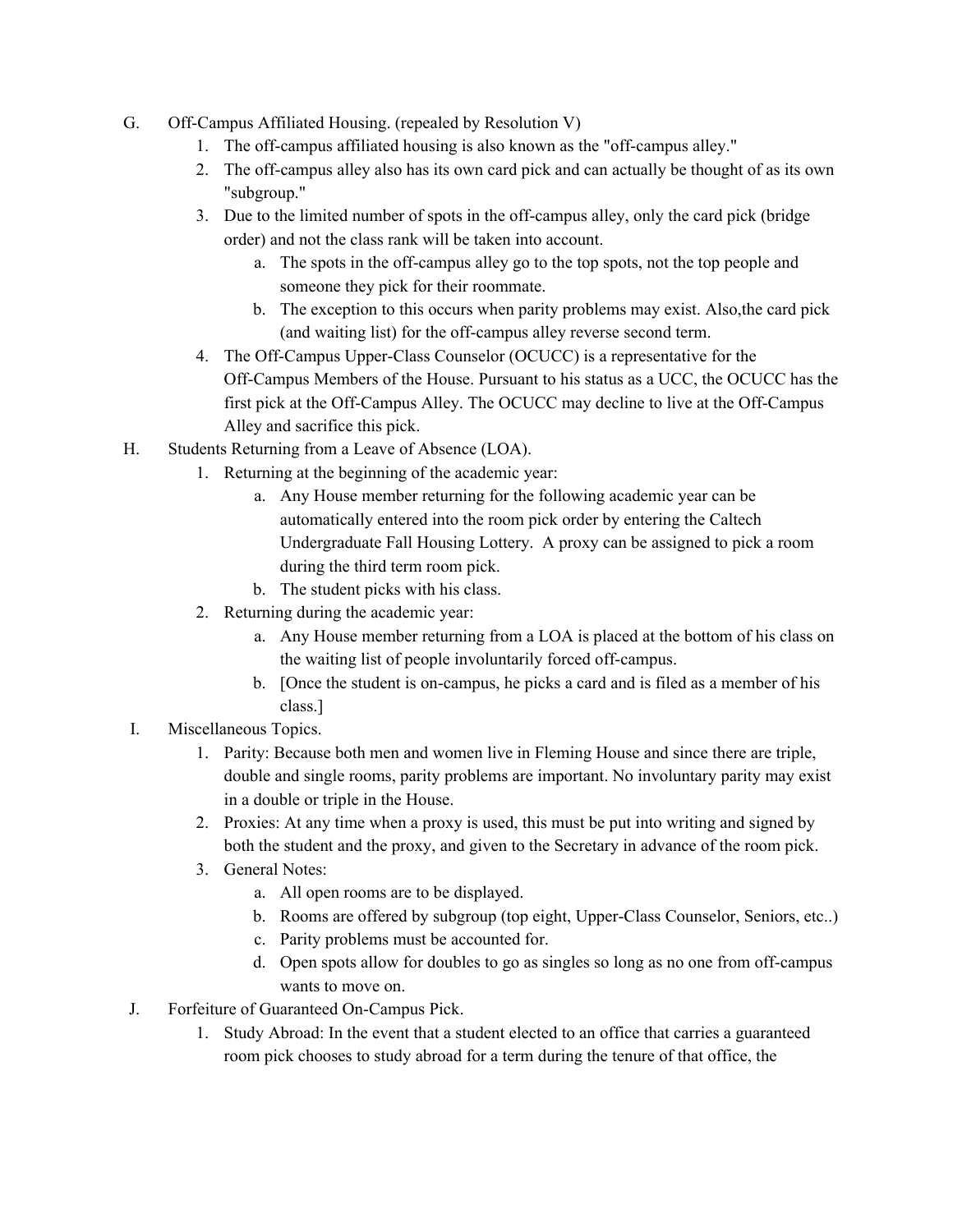guaranteed pick associated with that office shall be voided by the student. The student shall be entered in the general pool as a member of his or her class.

## **Resolution II. MINOR OFFICES**

### **(Adopted November 10, 1992; Revised January 20, 2010; Revised January 23, 2011)**

- A. Historian(s).
	- 1. Duties: The duties of the House Historian(s) shall include preparing the House section in the California Institute of Technology "Big T" Yearbook, photographing social and athletic events of the House, and keeping the House history.
	- 2. The Historian shall be elected by a majority vote of the House. The position of Historian shall change over at the conclusion of the academic year in which the Election occurs.
- B. Board of Control (BOC) Representatives.
	- 1. Duties: The BOC Representatives shall represent the House on the Board of Control. Specific duties shall be determined by the Board of Control.
	- 2. As per BOC requirements, there will be two House Representatives to the BOC.
	- 3. The BOC Representatives will be elected by the House through two elections using the following procedure.
		- a. The winner of the majority of votes in the first election shall be deemed BOC Representative.
		- b. The floor will be opened for BOC Representative nominations again.
		- c. A second election will take place with all remaining candidates of the first election and any new nominees.
		- d. The winner of the majority of the votes in the second election shall also be deemed BOC Representative.
	- 4. The BOC Representatives shall pick as officers of their class.
- C. Cannonmaster.
	- 1. Duties: The Cannonmaster shall be responsible for maintenance and operation of the Fleming Cannon.
	- 2. He shall be appointed by the previous Cannonmaster and serve a term of approximately two years.
- D. Inter-Alley Challenge Chairman of Fleming House (IACCOFH).
	- 1. Duties: The duties of the IACCOFH shall are to officiate at the House Alley Challenges, specifically Fecathalon and Indoor/Outdoor Olympiad, and to keep the history of past challenges.
	- 2. He shall be appointed by the previous IACCOFH and serve a term of approximately two years.
- E. Food Representative.
	- 1. Duties: The duty of the Food Representative is to represent the House's opinion in meetings with the Food Service Committee.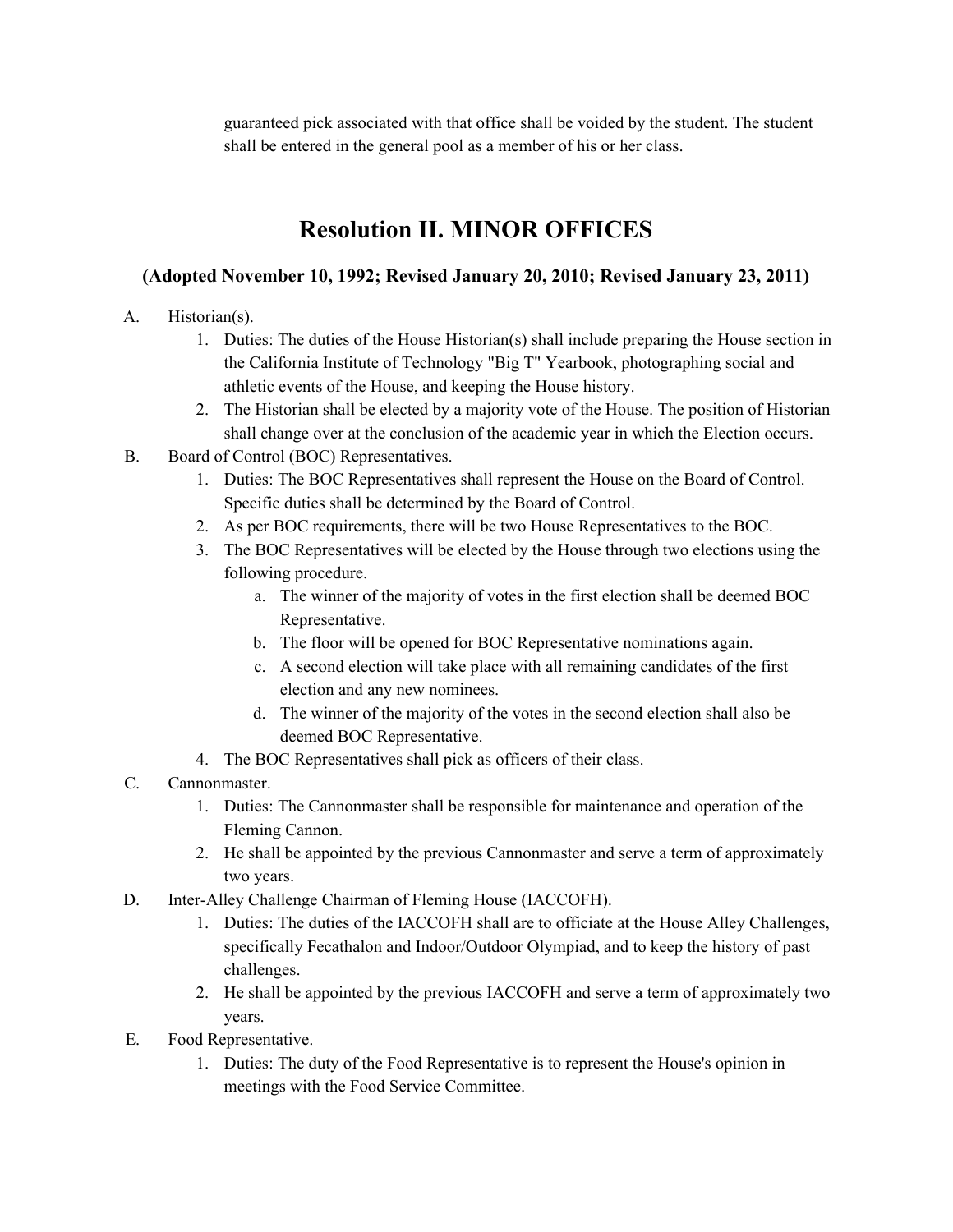2. He shall be appointed by the Fleming Executive Committee following the completion of third term Room Picks.

# **Resolution III. SOCIAL AND ATHLETIC TEAMS**

### **(Adopted November 10, 1992)**

#### A. Election.

- 1. The specific team members shall be specified at the time of election.
- 2. A House member may run on more than one team.
- 3. Any changes in subsequent teams shall be approved by the Executive Committee.

#### B. Size.

- 1. The minimum number of team members is two (2).
- 2. The maximum number of team members is four (4).

### **Resolution IV. AMENDMENTS TO THE CONSTITUTION**

### **(Adopted January 26, 2000)**

- A. Amending the Constitution.
	- 1. Article VII of the Fleming House Constitution is hereby repealed.
	- 2. Two thirds of the house must vote, and three fourths of those voting must approve the amendment.
	- 3. The amendment must be read to the members at least two weeks before the vote is taken.

### **Resolution V. HOUSE AFFILIATED OFF CAMPUS ALLEY**

- A. The Off-Campus Alley.
	- 1. Resolution I. Section G is hereby repealed.
	- 2. The off-campus affiliated housing is known as the "OC alley". The OC alley is a collection of "blocks", each of which may be picked as a unit.
	- 3. Block Definitions: A block is a set of two or more rooms in the OC alley. Blocks are defined so that the largest groups of people may pick in together. Blocks are picked with the following priority:
		- a. House Lot (all buildings on one lot)
		- b. Individual Buildings or Apartments
		- c. Individual Floors
		- d. Individual "Room Groupings" designated prior to picks by the Executive **Committee**